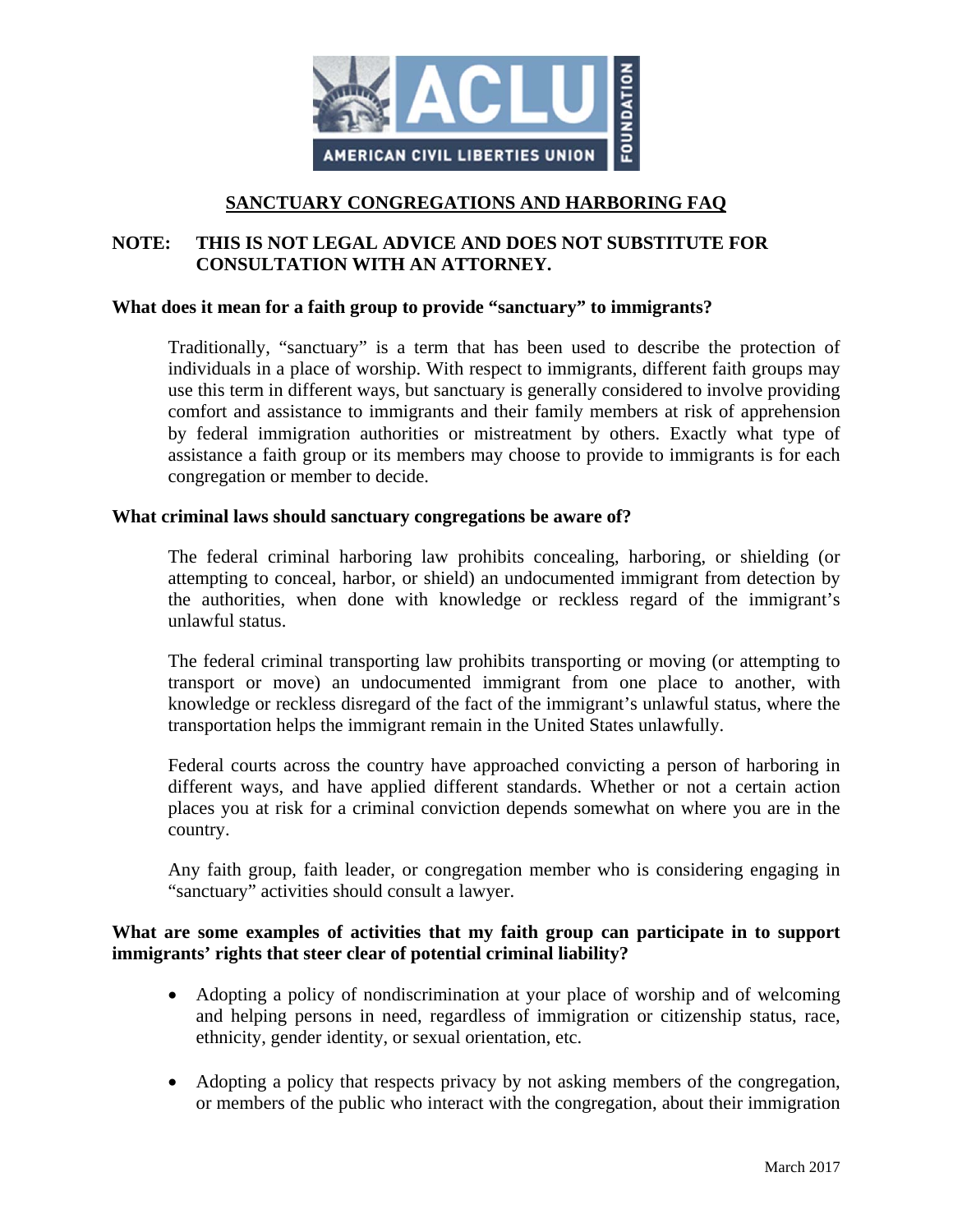status, and adhering to a policy of not recording any information about any individual's immigration status.

- Providing shelter, food, or other services to a broad set of people, including citizens and noncitizens, regardless of immigration status.
- Speaking out on behalf of immigrants' rights, and expressing support for keeping families together and reforming the immigration laws to make it possible for undocumented immigrants to adjust to a lawful status. Supporting or working with local and state governmental authorities to adopt legislation and regulations that protect immigrants and refugees.
- Making a public statement that all are welcome at your place of worship, regardless of immigration status, and that your faith group will lend assistance to all those in need. Speaking out against injustice.
- Referring undocumented immigrants (or all persons your congregation is serving) to legal assistance resources, including pro bono immigration legal help. Holding legal information sessions, hosting legal clinics, and making referrals for social services.
- Exercising the right to refuse to consent to law enforcement officers coming into or searching non-public areas of the church, and demanding to see a lawful warrant signed by a federal judge.

# **Public Declarations of "Sanctuary"**

# **If a faith group publicly declares its place of worship as a "sanctuary" for immigrants, can that provide any additional legal protection to the congregation or to immigrants?**

No. The concept of "sanctuary" in a place of worship is not recognized by federal law and it provides no protection from prosecution for members of the congregation.

As explained further below, publicly declaring that an identified particular undocumented individual is living at the congregation, or directly informing federal immigration authorities of a particular individual's presence, may offer protection to church leaders or members from criminal prosecution for harboring, since in that situation – absent other factors – no one is trying to hide the individual from immigration authorities.

However, it may place the individual immigrant at greater risk of arrest. The fact that an undocumented immigrant is seeking sanctuary at a place of worship does not provide legal protection to that individual. Congregations should make that clear to any immigrants seeking shelter with them.

Sanctuary Congregations and Harboring FAQ March 2017

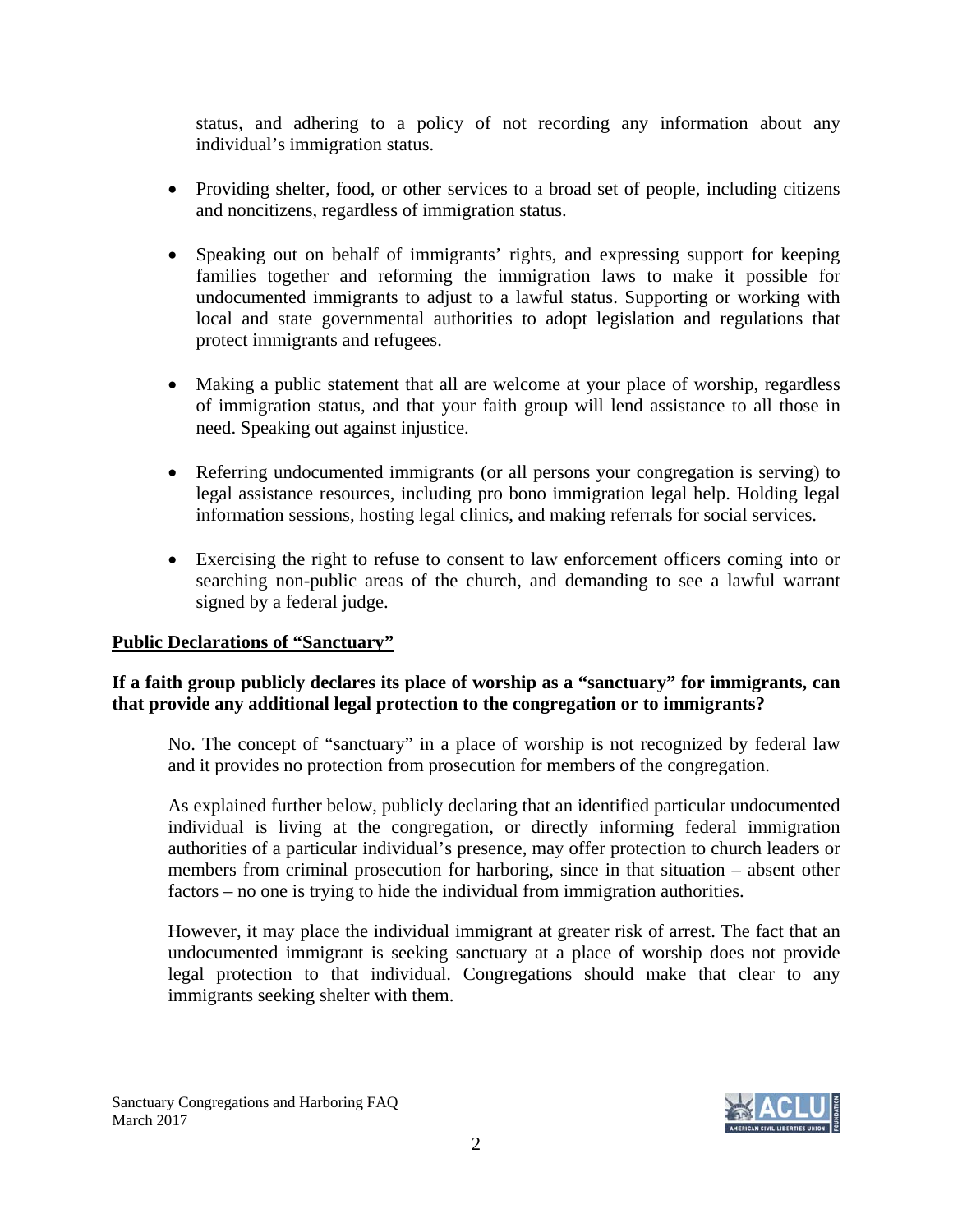## **Are there any risks that could result if a faith group makes a public declaration as a "sanctuary" for immigrants?**

It depends. A declaration itself probably would not justify a prosecution, but it may put the congregation on the government's radar.

If members of the congregation then take additional steps, such as sheltering or providing transportation to an undocumented immigrant, the public sanctuary declaration could potentially be used by the government to prove that members of the congregation intended to help an immigrant unlawfully remain in the country and avoid detection.

The federal harboring and transporting statutes have an "intent" requirement, which means that to convict someone, the prosecutor must prove that the person or organization providing shelter to or transporting an undocumented immigrant *intended* to help the immigrant to remain unlawfully in the United States *and* help him or her avoid detection.

## **My congregation has decided to publicly declare itself a "Sanctuary Congregation" – what actions are more risky for us now?**

- Highest Risk: Providing housing exclusively to undocumented immigrants and actively concealing their whereabouts from the government. Transporting undocumented immigrants in an attempt to hide them from federal authorities.
- Minimal Risk: Providing housing to individuals without regard to their immigration status, or only to immigrants whose deportation proceedings are still underway, or who have submitted an application to immigration authorities, and whose location is therefore known to the authorities. Providing rides for ordinary errands to individuals with a personal connection to the congregation (e.g., congregation members, friends, family) without regard to their immigration status.

# **Harboring**

# **What is criminal harboring?**

Under the federal immigration laws, harboring is shielding an undocumented immigrant from detection by the authorities. Importantly, in order to be found guilty of harboring, it must be proven that the defendant shielded the immigrant with knowledge or reckless disregard of the immigrant's unlawful status.

## **Our congregation is providing food and shelter to an undocumented immigrant – can we be found guilty of harboring?**

Not without something more. To constitute harboring, some additional action would be required, like concealing the undocumented immigrant from the authorities or providing advice on how to evade immigration authorities. Evidence suggesting that food and shelter is being provided to the individual *because of*, rather than without regard to, his or

Sanctuary Congregations and Harboring FAQ March 2017

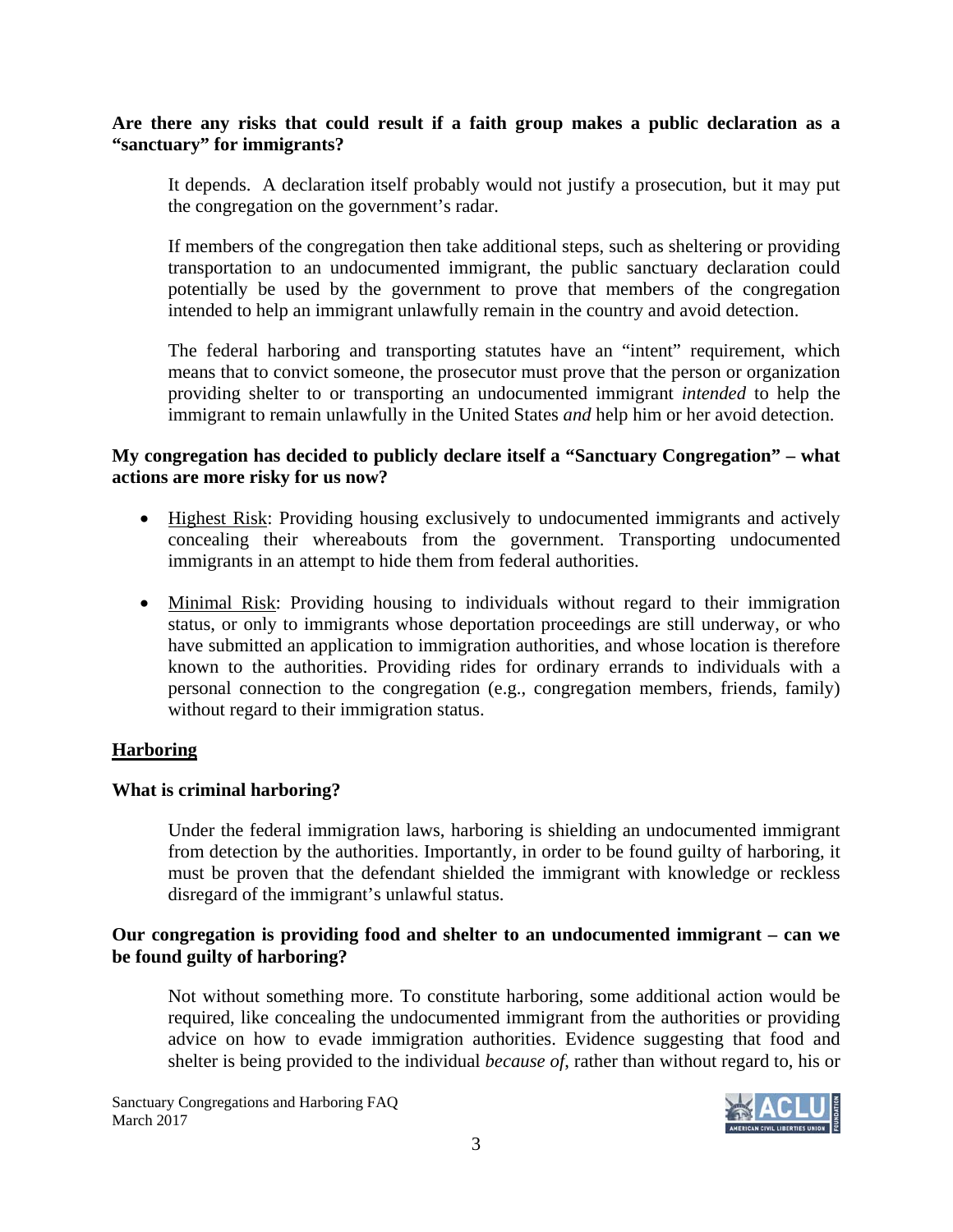her immigration status could be argued by a prosecutor as evidence that members of a congregation intended to help an immigrant evade detection. As previously explained, a prosecutor might attempt to use a public sanctuary declaration as such evidence.

#### **Does the harboring law and risk of prosecution vary across the country?**

Yes. Federal courts across the country, which are divided into various judicial "circuits," have looked at the harboring law and arrived at different interpretations of the law. In addition, the closer a congregation is located to the international borders, including ports, the greater the risk of liability for transporting undocumented immigrants, for any purpose. (Transporting is discussed further below.) As a result, the risk that particular activities would be found to violate the law may depend on where in the country the activities take place. Because these differences can be subtle, yet important, it is urged that faith groups considering sanctuary activities seek advice from legal counsel.

## **Is it unlawful for members of my congregation to live with an undocumented immigrant, rent to an undocumented immigrant, or allow an undocumented immigrant to visit their houses as an overnight guest?**

In most circuits, providing housing to (or rooming with) a friend or loved one who happens to be undocumented is not considered unlawful under the federal harboring law. Similarly, renting a room or apartment to a tenant who happens to be undocumented is unlikely to be considered unlawful.

## **Does it still constitute harboring if my congregation provides sanctuary to an undocumented immigrant whose location is known by authorities?**

No, so long as the authorities are aware of the immigrant's location. In most jurisdictions, in order to secure a conviction under the federal immigration laws, the prosecution must prove that an action taken in aid of an undocumented immigrant has been done with the intent to evade detection by the authorities. If the government knows of that person's location, then no one is hiding the person from the authorities.

As a result, some congregations have adopted the approach of informing federal immigration authorities about specific undocumented immigrants offered sanctuary at their place of worship. While this approach may mitigate potential criminal liability for members of the congregation, it may obviously create a greater risk to the individual immigrant. The individual immigrant should be told that the church intends to do this.

## **What if the undocumented immigrant being offered sanctuary is currently going through and complying with immigration proceedings?**

The congregation is not in violation of harboring laws if the person's present location is known to immigration authorities and/or he or she is fully complying with his or her hearing dates and any check-in requirements.

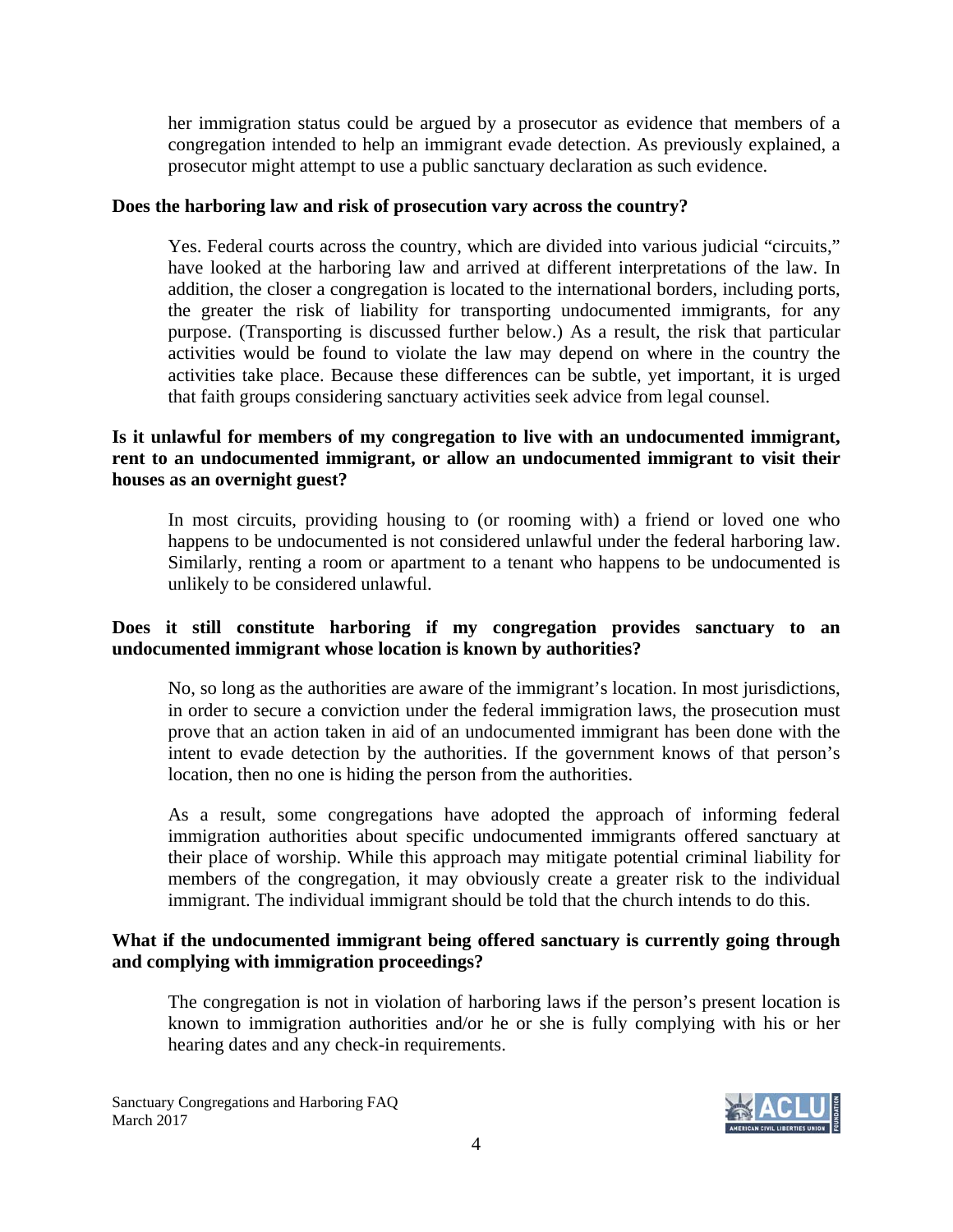## **Transporting**

#### **What is criminal transporting?**

Under the federal immigration laws, a person could be liable for transporting if he or she moves an undocumented immigrant from one place to another, knowing that the immigrant is present in the country unlawfully (or in reckless disregard of that fact), and where the activity helps the immigrant remain unlawfully in the United States.

# **Can I take an undocumented immigrant to the doctor? Grocery shopping? To a faithbased function?**

Generally, giving a ride to a friend or congregation member who happens to be an undocumented immigrant to regular everyday activities, to help him or her run errands, attend a doctor's appointment, to see an immigration attorney, or attend church, is unlikely to lead to criminal liability. Transporting an undocumented immigrant to a location or activity where the purpose of moving the person is not to further his or her remaining in the United States, is generally not a violation of the federal immigration laws.

On the other hand, the act of transporting someone while attempting to conceal his or her presence would likely to be found to be a violation of the law. For example, in one case, an individual was convicted for transporting an undocumented immigrant behind a fake wall in a van for purposes of hiding the individual.

#### **Immigration Enforcement Actions**

# **Does the ICE "Sensitive Locations" memo protect my place of worship from being the subject of an ICE raid?**

The "Sensitive Locations" memo provides guidance to immigration officers, but it has no binding legal authority and provides no absolute protection. On October 24, 2011, the U.S. Department of Homeland Security circulated an internal memorandum which reaffirmed decades-long policies treating houses of worship as "sensitive locations." The memo, which in 2013 was extended to Customs and Border Protection (CBP) in addition to ICE, directs federal immigration enforcement officers to seek prior approval before executing a planned enforcement action in such locations. The current administration has thus far not rescinded this policy. It is possible that, in the future, the administration could rescind or change the policy.

## **Can an ICE agent or law enforcement officer enter my house of worship without a warrant? What about private spaces?**

ICE agents and others may enter the public spaces of a church or other place of worship without a warrant, but not private areas. If an ICE agent or other law enforcement officer wants to enter those private spaces, they must present a hard copy of a warrant *signed by* 

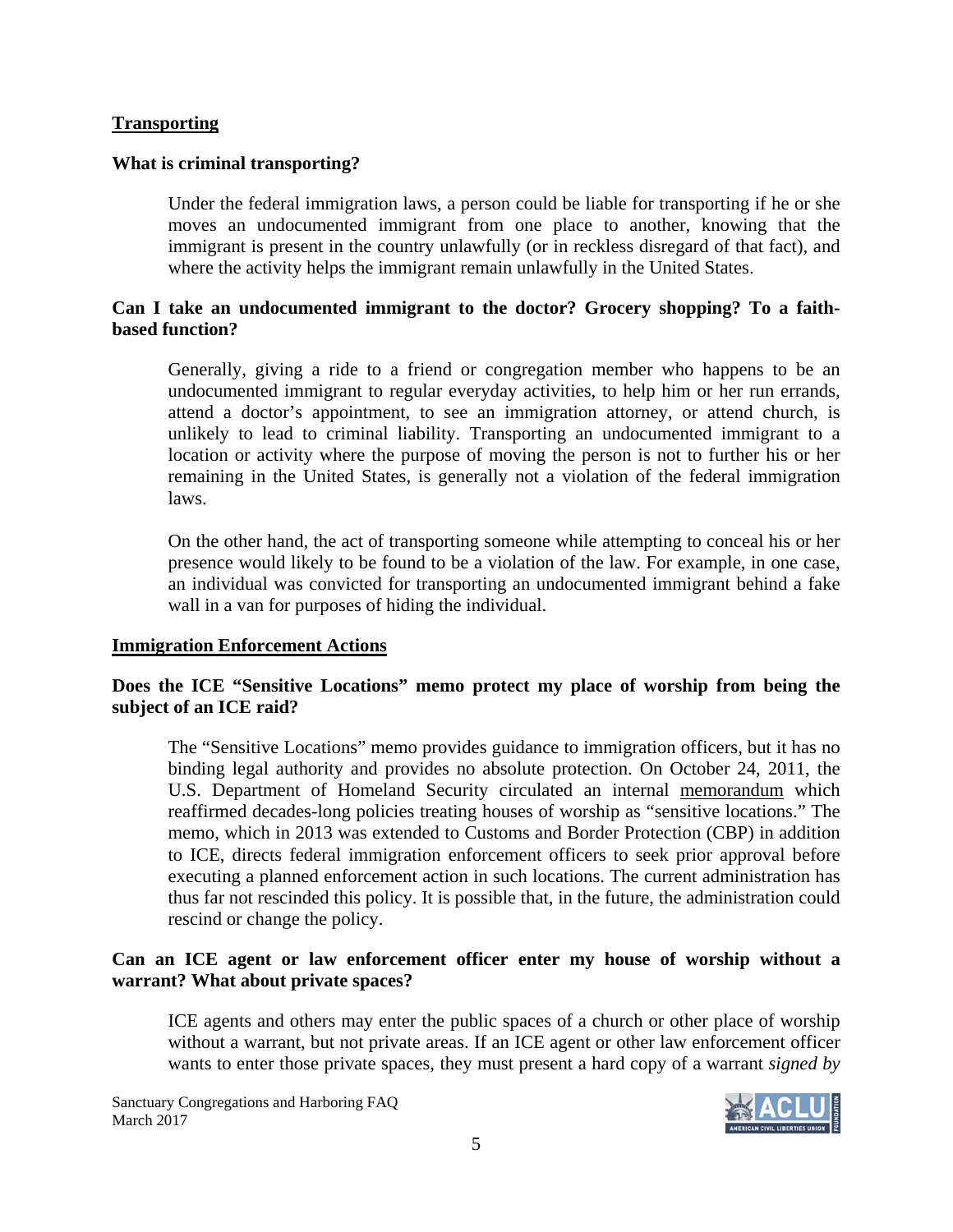*a federal judge*. If ICE agents or others ask to enter the private space, the occupant or owner may demand to see the warrant. Ask that it is slipped under the door or shown through a window. Only after confirming it is signed by a federal judge should you allow them to enter. If the officer does not have such a warrant (including if he or she only has an ICE warrant), you may instruct the officer to leave.

AO 93 (Rev. 12/09) Search and Seizure Warran **UNITED STATES DISTRICT COURT** for the Eastern District of California In the Matter of the Search of (Briefly describe the property to be searched<br>or identify the person by name and address) Case No. 540 Oak Avenue Davis, California 95616 **SEARCH AND SEIZURE WARRANT** To: Any authorized law enforcement officer  $2:11 - SW - 0161EFB$ An application by a federal law enforcement officer or an attorney for the government requests the search of the following person or property located in the \_\_\_\_\_\_\_\_\_\_\_\_\_\_\_\_\_\_\_\_\_\_\_\_\_\_\_\_\_\_\_\_\_\_District of **CALIFORNIA** (identify the person or describe the property to be searched and give its location):<br>SEE ATTACHMENT A, ATTACHED HERETO AND INCORPORATED BY REFERENCE The person or property to be searched, described above, is believed to conceal (identify the person or describe the property to be seized):<br>SEE ATTACHEMNT B, ATTACHED HERETO AND INCORPORATED BY REFERENCE I find that the affidavit(s), or any recorded testimony, establish probable cause to search and seize the person or property.  $5 - 9 - 201$ YOU ARE COMMANDED to execute this warrant on or before  $\Box$  at any time in the day or night as I find reasonable cause has been  $\Box$  in the daytime 6:00 a.m. to 10 p.m. established. Unless delayed notice is authorized below, you must give a copy of the warrant and a receipt for the property taken to the person from whom, or from whose premises, the property was taken, or leave the copy and receipt at the place where the property was taken. The officer executing this warrant, or an officer present during the execution of the warrant, must prepare an inventory as required by law and promptly return this warrant and inventory to United States Magistrate Judge (name) □ I find that immediate notification may have an adverse result listed in 18 U.S.C. § 2705 (except for delay of trial), and authorize the officer executing this warrant to delay notice to the person who, or whose property, will be searched or seized (check the appropriate box) <a>D</a>for days (not to exceed 30). Duntil, the facts justifying, the later specific date of Date and time issued:  $7 - 25 - 2011$ traus  $4F10:50H$ City and state: SACRAMENTO, CALIFORNIA EDMUND F. BRENNAN, U.S. MAGISTRATE JUDGE

Here is an example of a warrant signed by a federal judge:

Note the hallmarks of such a warrant: The United States District Court for the district in which the location exists is prominently displayed and the title of the federal judge, here a U.S. Magistrate Judge, is also detailed.

An ICE warrant allows ICE officers to arrest an individual who is unlawfully residing in the United States. An ICE warrant does not, however, allow officials to enter a *private space*. To arrest an undocumented immigrant inside a private space, the officials must also have a judicial warrant, as private spaces are covered by the Fourth Amendment protections. The courts have not clearly defined what is and is not considered a private

Sanctuary Congregations and Harboring FAQ March 2017

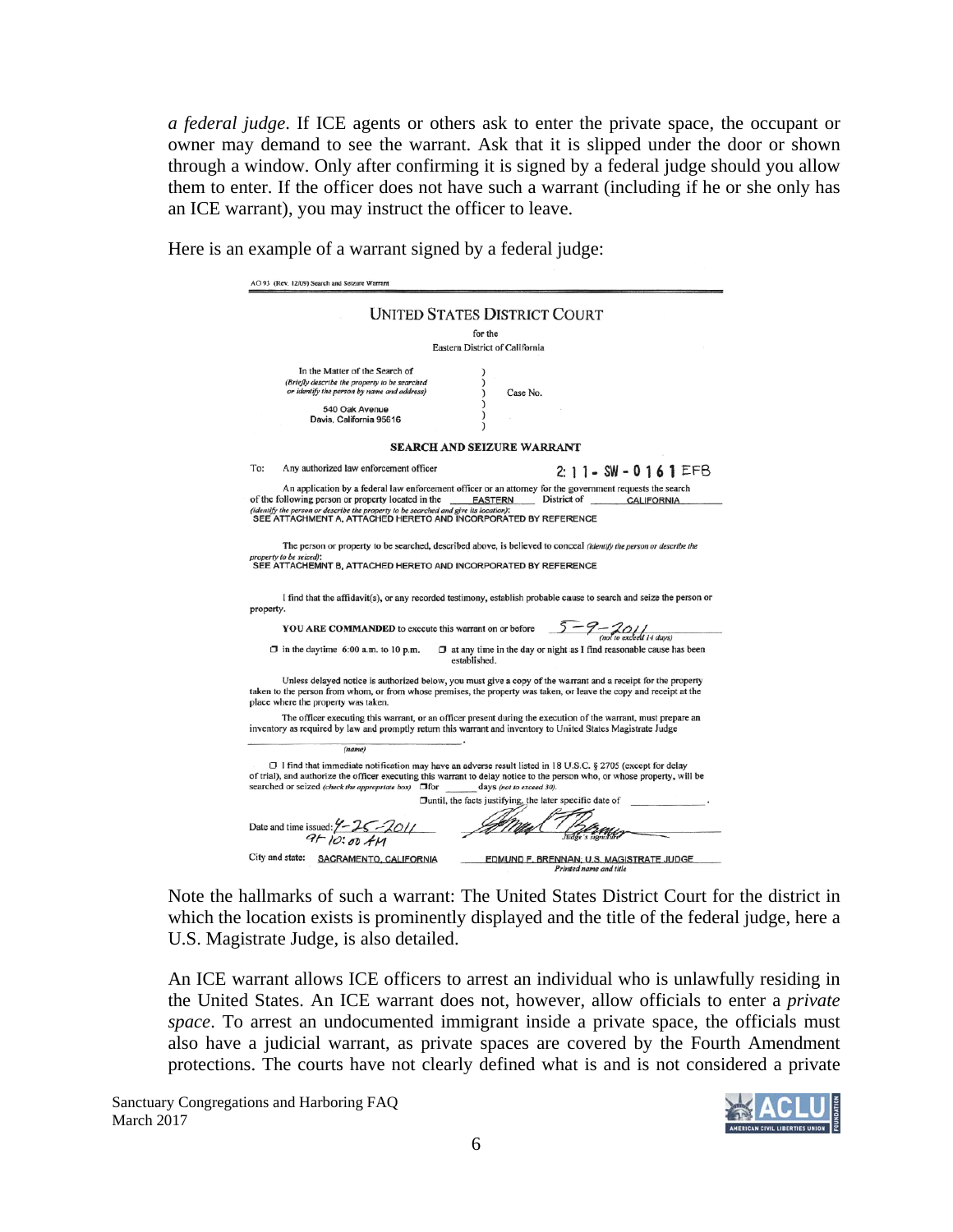space within a place of worship, but the general rule is that a space would be considered private if there is a "reasonable expectation of privacy."

# **Am I required to talk to a police officer or ICE agent if they enter the congregation and ask questions?**

No. You are not required to answer any questions and you should seek advice from a lawyer before answering any questions from law enforcement authorities. You are not required to tell them anything about anyone's immigration status. You should, however, be careful not to provide false information to the authorities regarding an undocumented immigrant, as it could potentially put you at risk.

# **Defenses**

#### **Are there defenses against harboring prosecution?**

There are limited defenses, including housing a person who has been a member of the denomination for at least a year and who is serving as an *unpaid* minister or missionary. In the past, some individuals have also attempted to rely on their religious beliefs as a defense against harboring prosecution. Some courts have rejected such attempts in the past, but it may still be available as a defense in some circumstances. You should consult with a lawyer if you are considering engaging in sanctuary activities, and your lawyer can help you determine whether any defenses could be available to you.

#### **Penalties**

## **What are the potential penalties under the law for criminally harboring or transporting an undocumented immigrant?**

It is a felony to harbor or transport undocumented immigrants. Upon conviction, the penalties include fines and potential imprisonment of five years for simple harboring or transporting, ten years if the harboring was done for the purpose of private financial gain, and up to twenty years if serious bodily injury occurs or a life is placed in jeopardy during or in relation to the offense. Similarly, anyone who conspires with someone who is guilty of harboring or transporting undocumented immigrants may, if convicted of conspiracy, be subject to the same penalties.

# **Can my congregation have its property or assets seized for harboring or transporting?**

Yes, vehicles used to transport and, although less likely, real property used to harbor undocumented immigrants may be seized and subject to forfeiture, depending on the circumstances. While this penalty does exist, it is very uncommon—generally only used when the harboring or transporting has been done in connection with exploitation of the undocumented immigrant for personal financial gain.